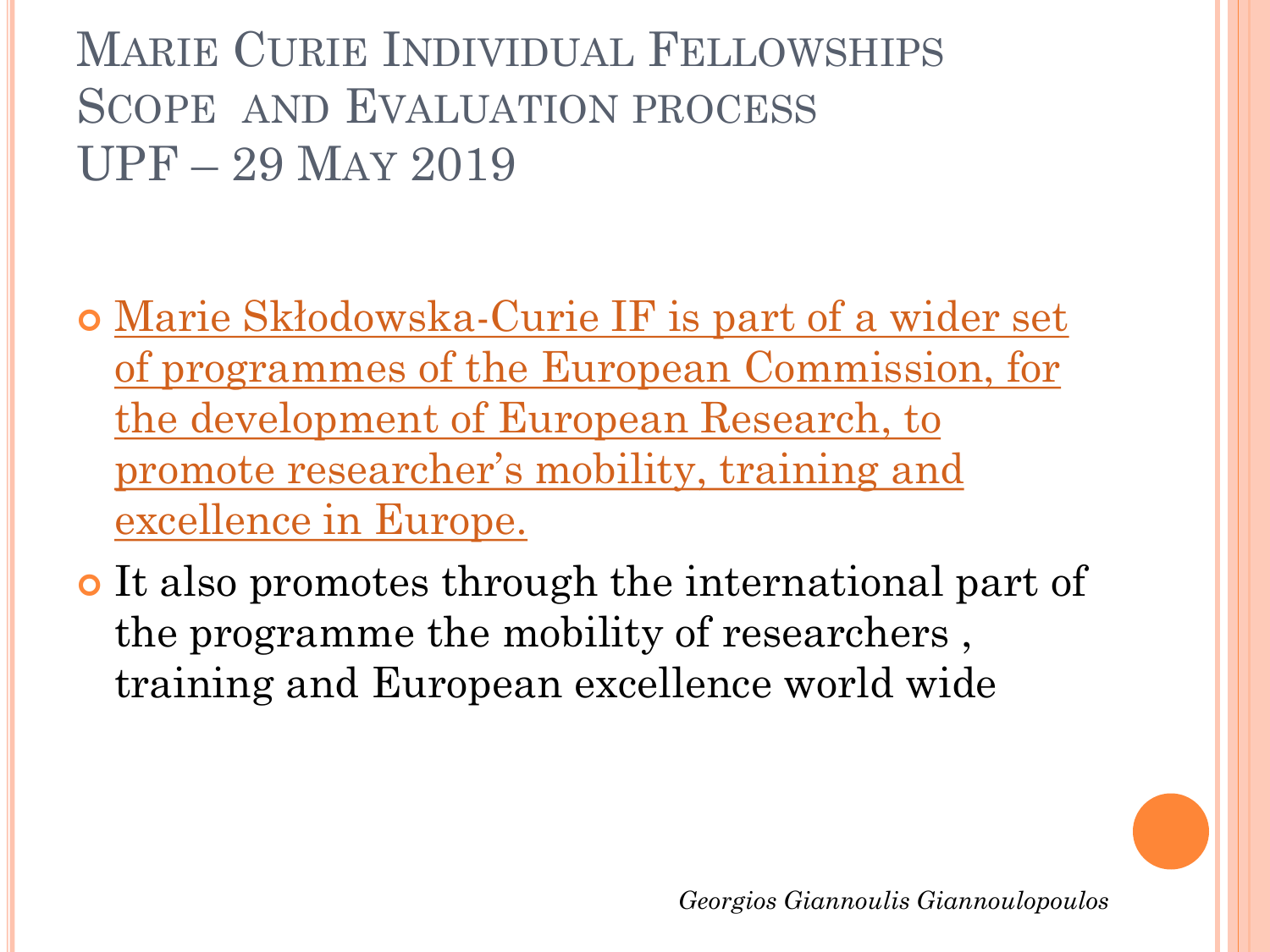I have 20-30 minutes, to make a presentation for you, and my objectives are:

- To give you a general idea of what the Marie Curie fellowships are for those who pay for them,(not what you think they are and probably you would want to be)
- To explain you the evaluation process of your proposals and the priorities
- And finally give some advise if it wroth the effort to participate and some tips to maximize your chances.
- My objective is not to give you details and a complete training. It would need far more time and preparation.

You can evaluate my effort after the end of this presentation and the degree I achieved them.

#### **CONCLUSION**

Define clearly your objectives in your application within the context of the call. You are evaluated for them and against them . You have a budget, a timeschedule, a framework of what is required and funded.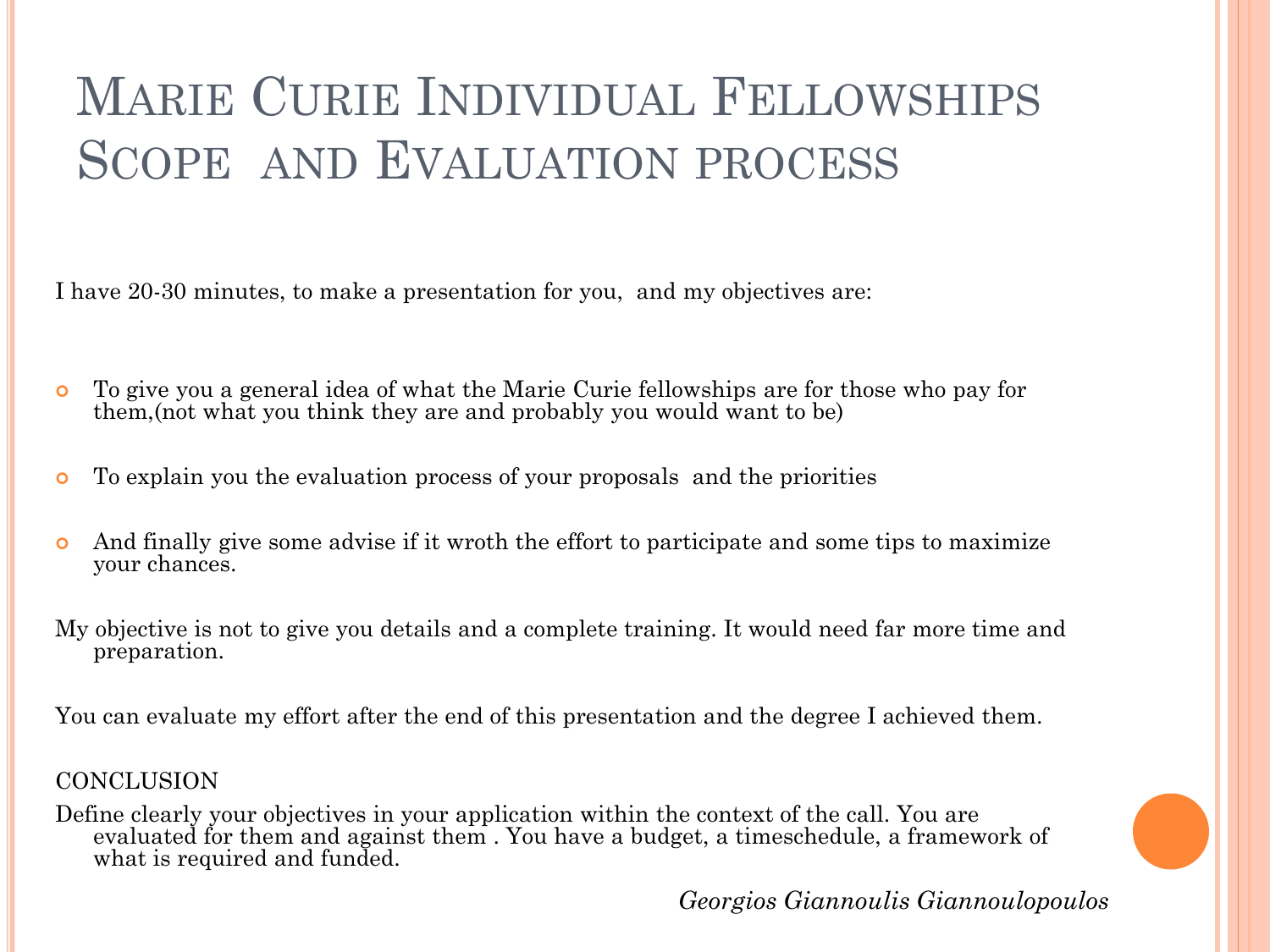#### **The overall Framework of the EC actions**

- **o** Innovative Training Networks (ITN)
- Innovative doctoral-level training providing a range of skills in order to maximise employability
- **Individual Fellowships (IF)**
- Support for Experienced Researchers undertaking mobility between countries, optionally to the non-academic sector
- [https://ec.europa.eu/research/mariecurieactions/news/2019-msca-call-individual-fellowships](https://ec.europa.eu/research/mariecurieactions/news/2019-msca-call-individual-fellowships-open_en)open\_en

296.5 million Euros

- **Research and Innovation Staff Exchange (RISE)**
- International and intersectoral collaboration through the exchange of research and innovation staff
- **Co-funding of regional, national and international programmes (COFUND)**
- Co-financing high-quality fellowship or doctoral programmes with transnational mobility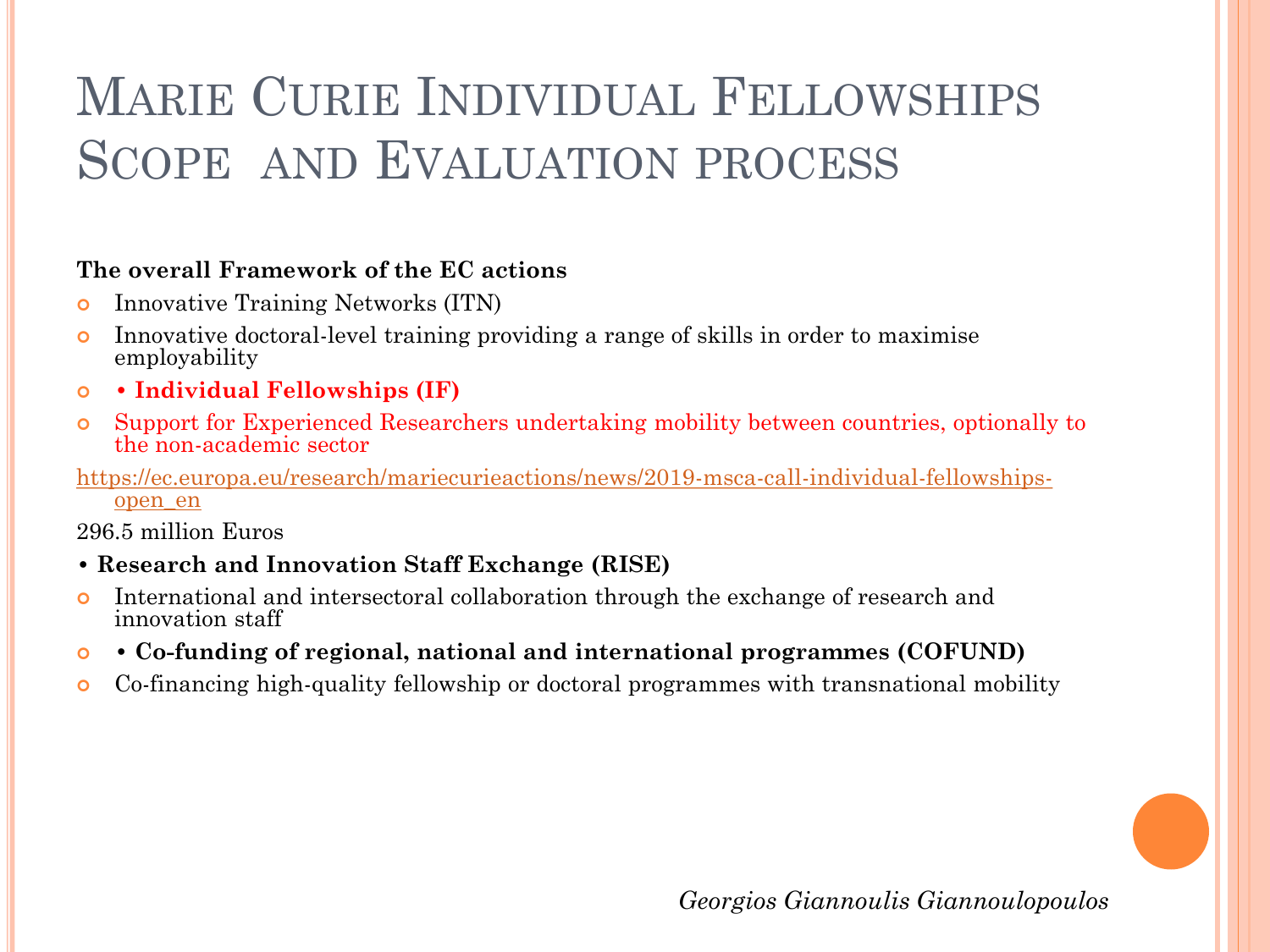#### **Two tupes**

- Individual
- are open to researchers moving within Europe, as well as those coming in from other parts of the world.
- can restart a research career after a break, such as parental leave.
- can help researchers coming back to Europe find a new position.
- **o** Global
- [fund positions outside Europe for researchers based in the](http://ec.europa.eu/research/participants/data/ref/h2020/other/wp/2016-2017/annexes/h2020-wp1617-annex-a-countries-rules_en.pdf) EU or associated countries.
- last between two and three years.
- the researcher has to come back for one year to an organisation based in the EU or associated countries.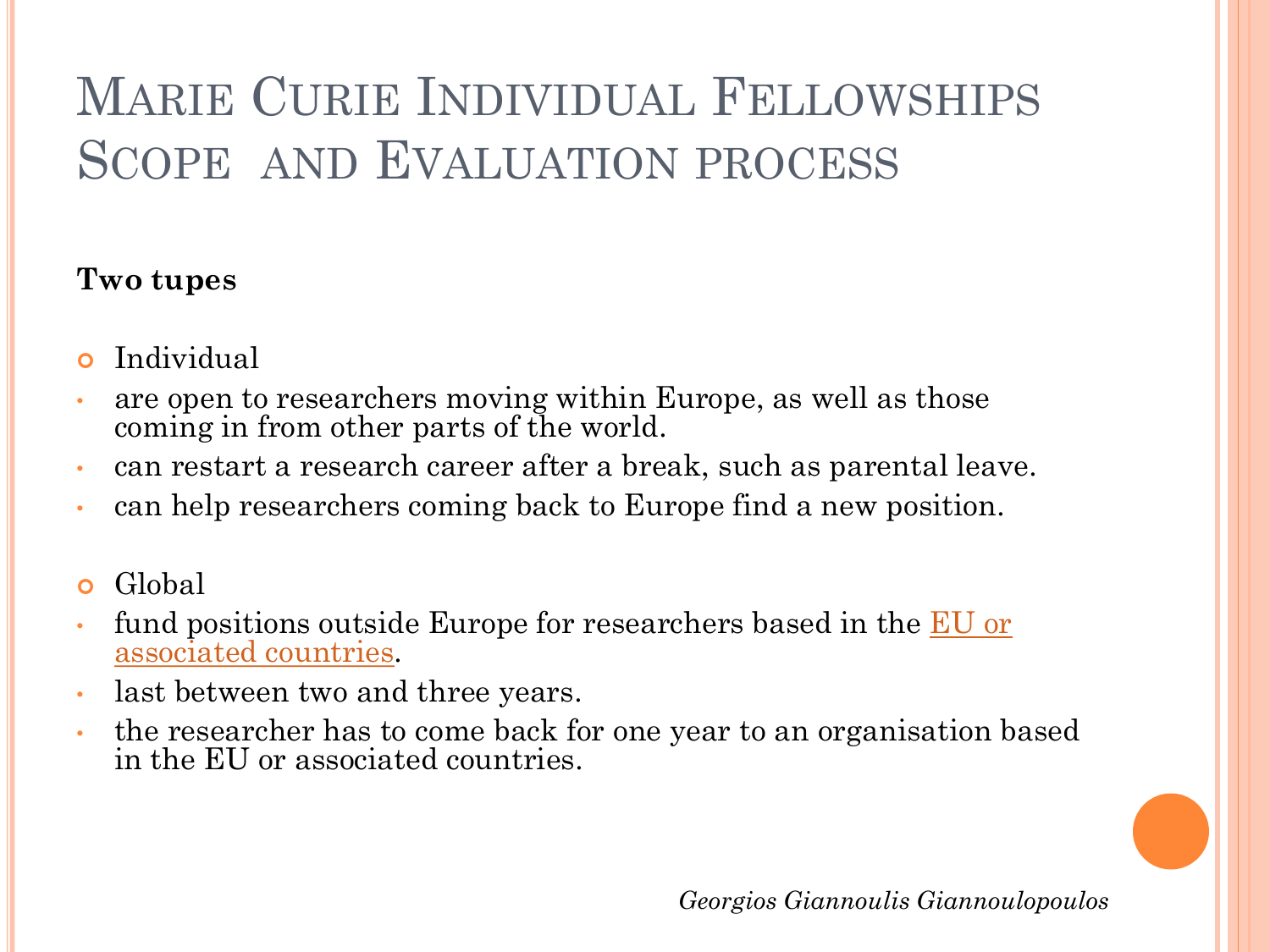#### EXPECTED OUTPUT / Criteria of evaluation

#### **At researcher level:**

Increased set of skills, both research-related and transferable ones, leading to improved employability and career prospects both in and outside academia 6 Increase in higher impact R&I output, more knowledge and ideas converted into products and services Greater contribution to the knowledge-based economy and society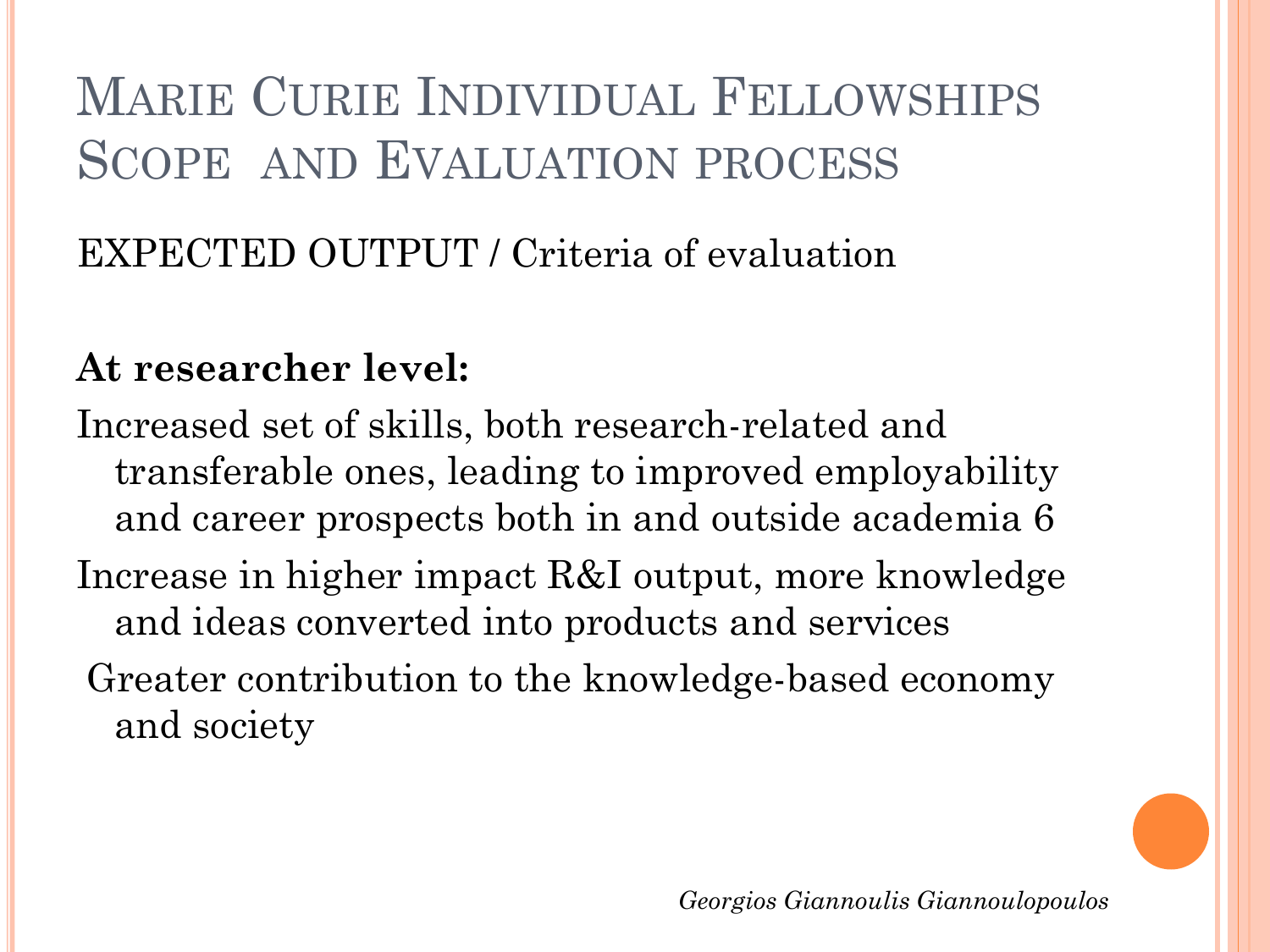### EXPECTED OUTPUT / Criteria of evaluation

### **At organisation level:**

Enhanced cooperation and stronger networks  $\Box$ Better transfer of knowledge between sectors and disciplines

Boosting of R&I capacity among participating organisations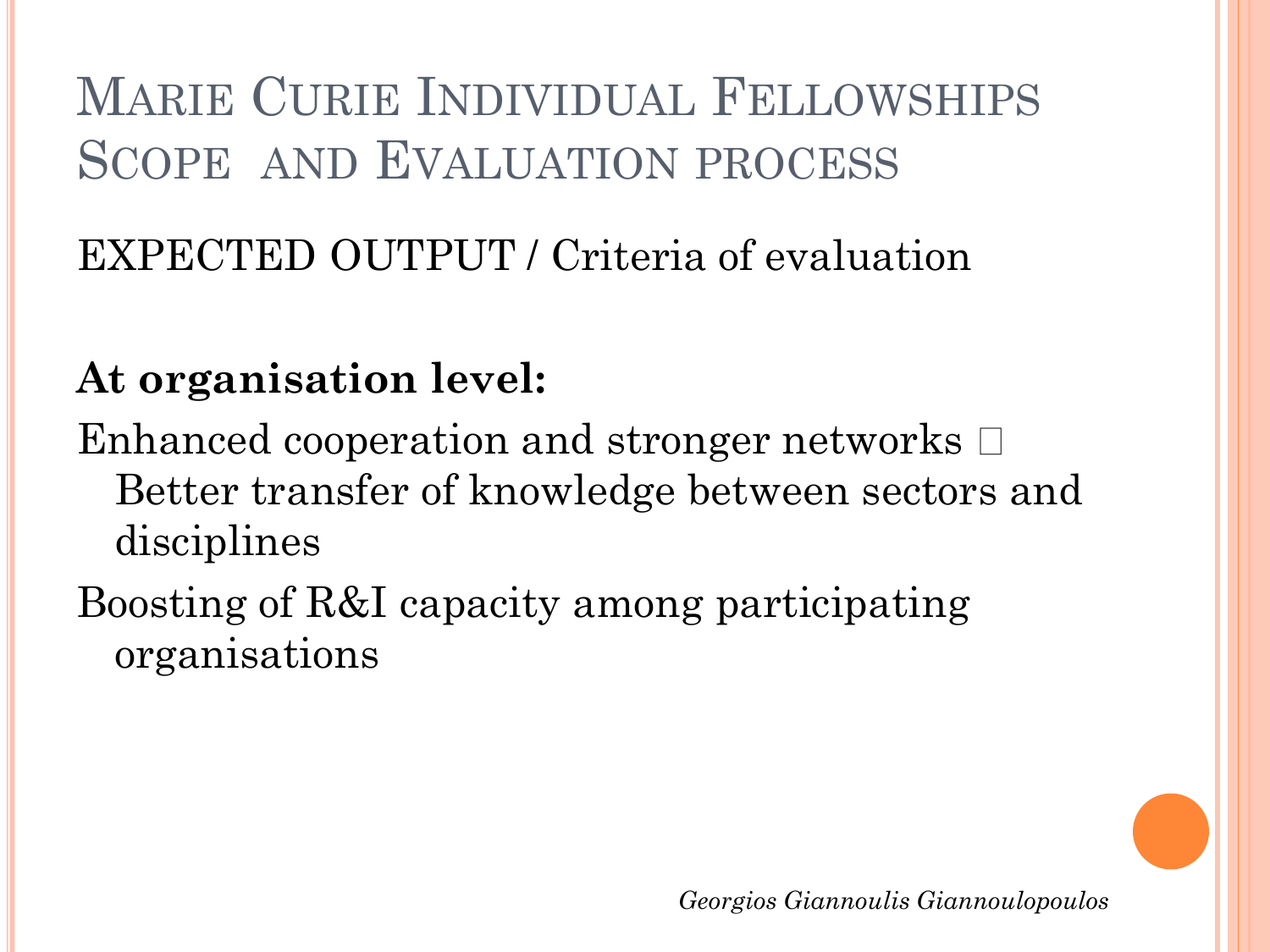EXPECTED OUTPUT / Criteria of evaluation

#### **At system level:**

- Increase in international, interdisciplinary and intersectoral mobility of researchers in Europe
- Strengthening of Europe's human capital base in R&I with more entrepreneurial and better trained researchers

Better communication of R&I results to society

- Increase in Europe's attractiveness as a leading destination for R&I
- Better quality research and innovation contributing to Europe's competitiveness and growth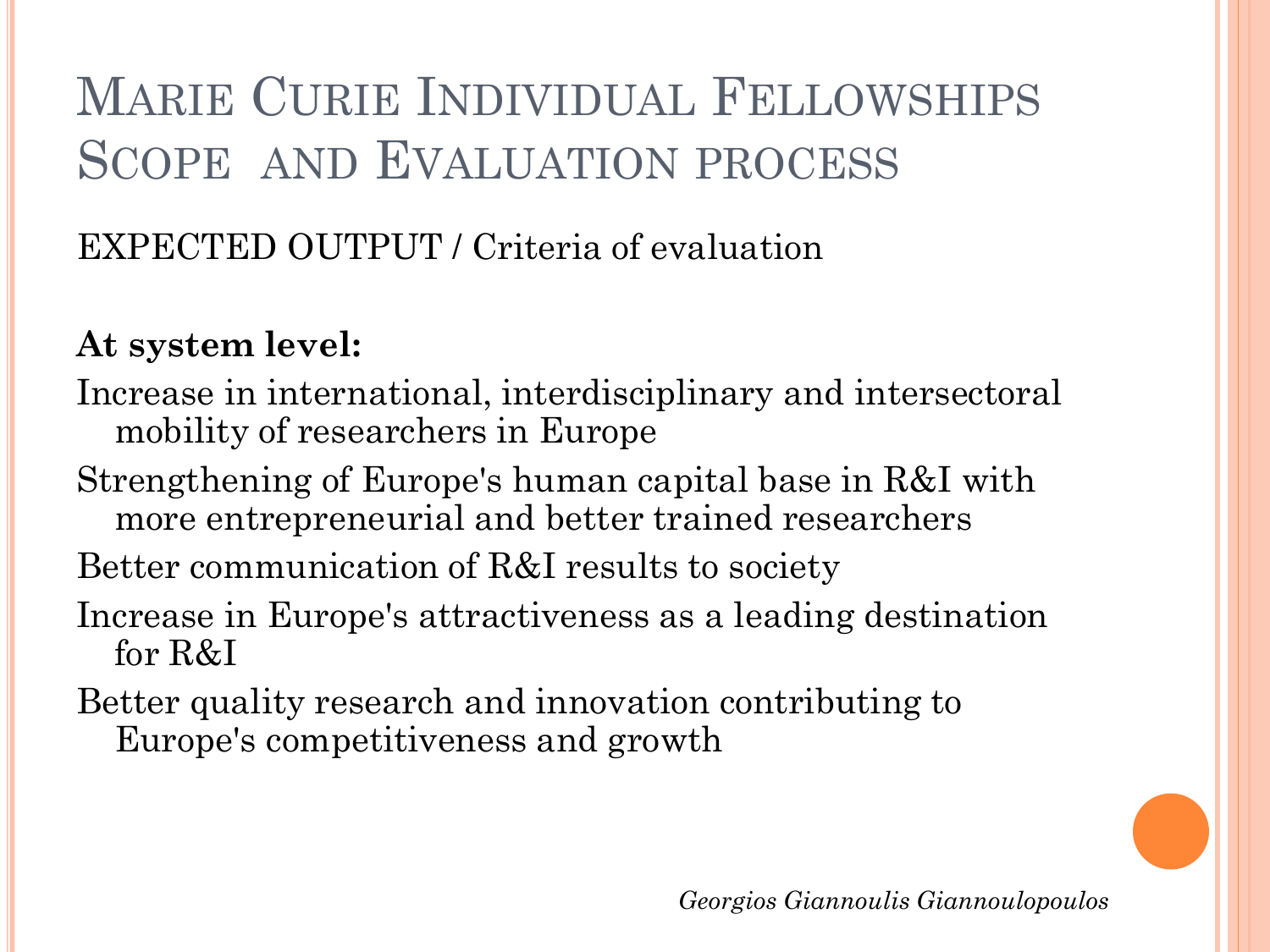#### **Excellence 50%**

- Quality of the selection / recruitment process for the researchers (transparency, composition and organisation of selection committees, evaluation criteria, equal opportunities)
- Quality of the research options offered by the programme in terms of science, interdisciplinarity, intersectorality and level of transnational mobility
- Quality of career guidance and training, including supervision arrangements, training in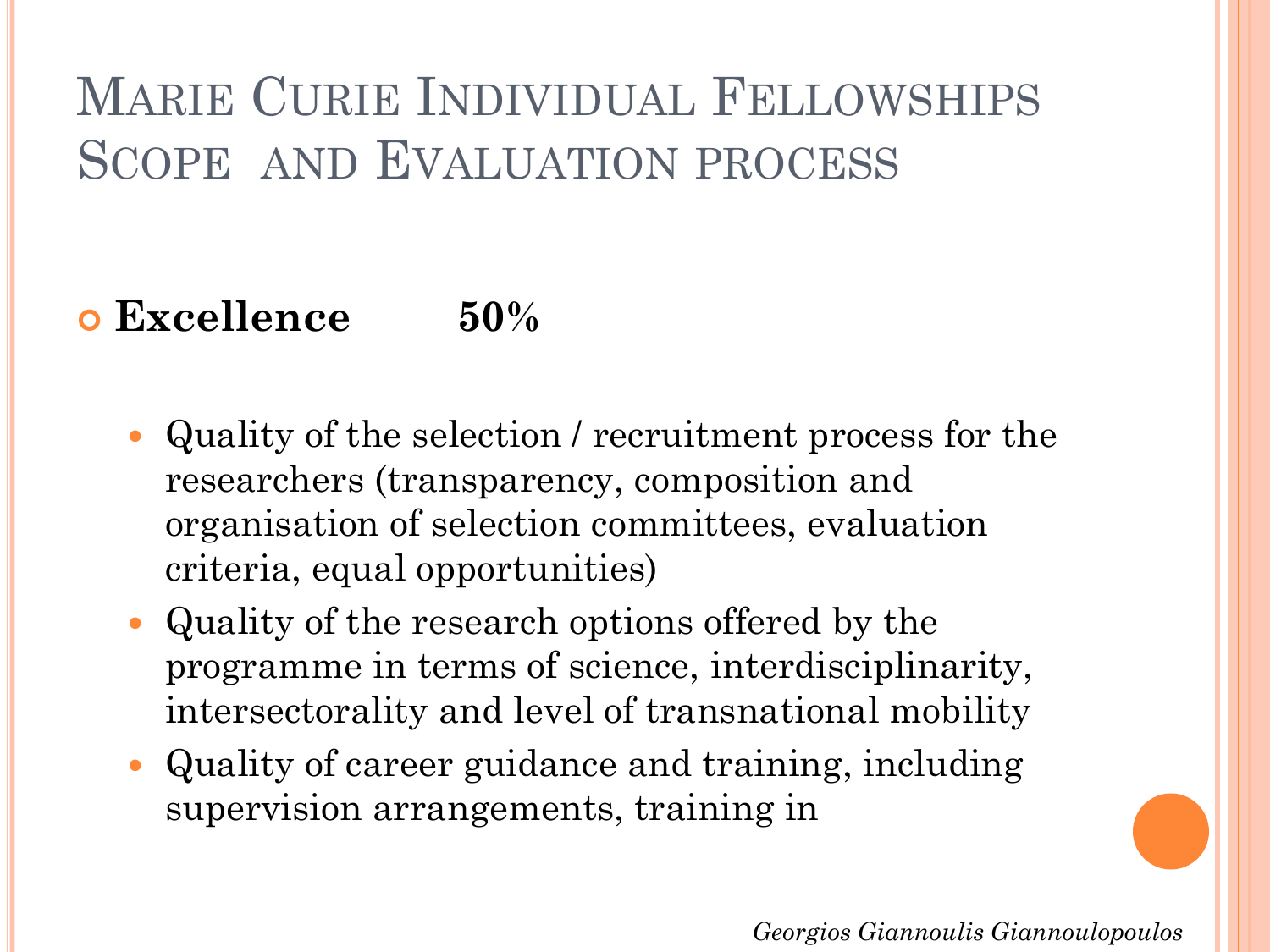### **Impact 30%**

- Enhancing the potential and future career prospects of researchers; Strengthening human resources on regional, national or international level
- Aligning practices of participating organisations with the principles set out by the EU for human resources development in research and innovation
- Quality of the proposed measures to exploit and disseminate the results
- Quality of the proposed measures to communicate the results to different target audiences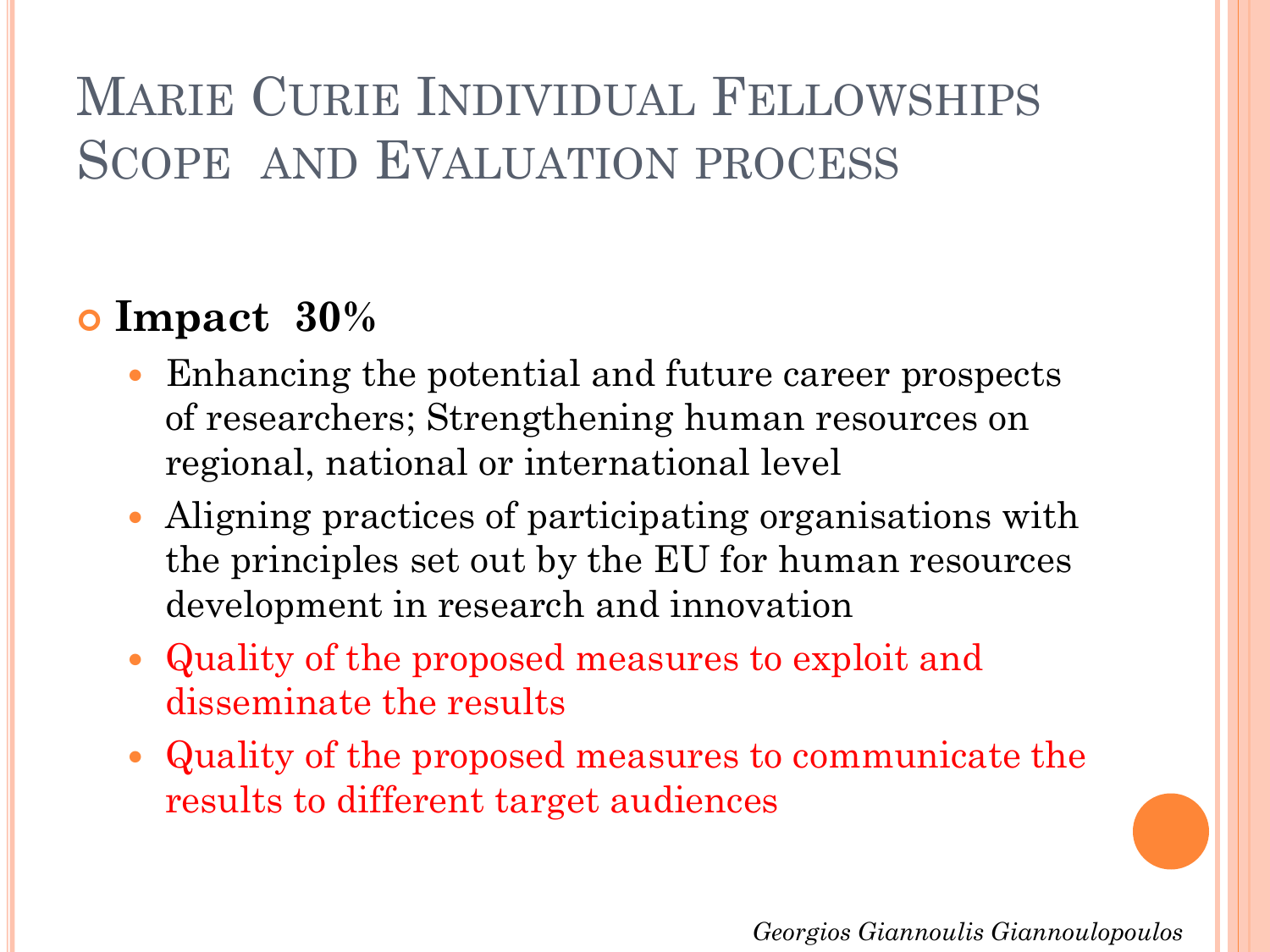### **Quality and efficiency of the implementation 20%**

- Coherence, effectiveness and appropriateness of the work plan
- Appointment conditions of researchers
- Competence of the participant to implement the programme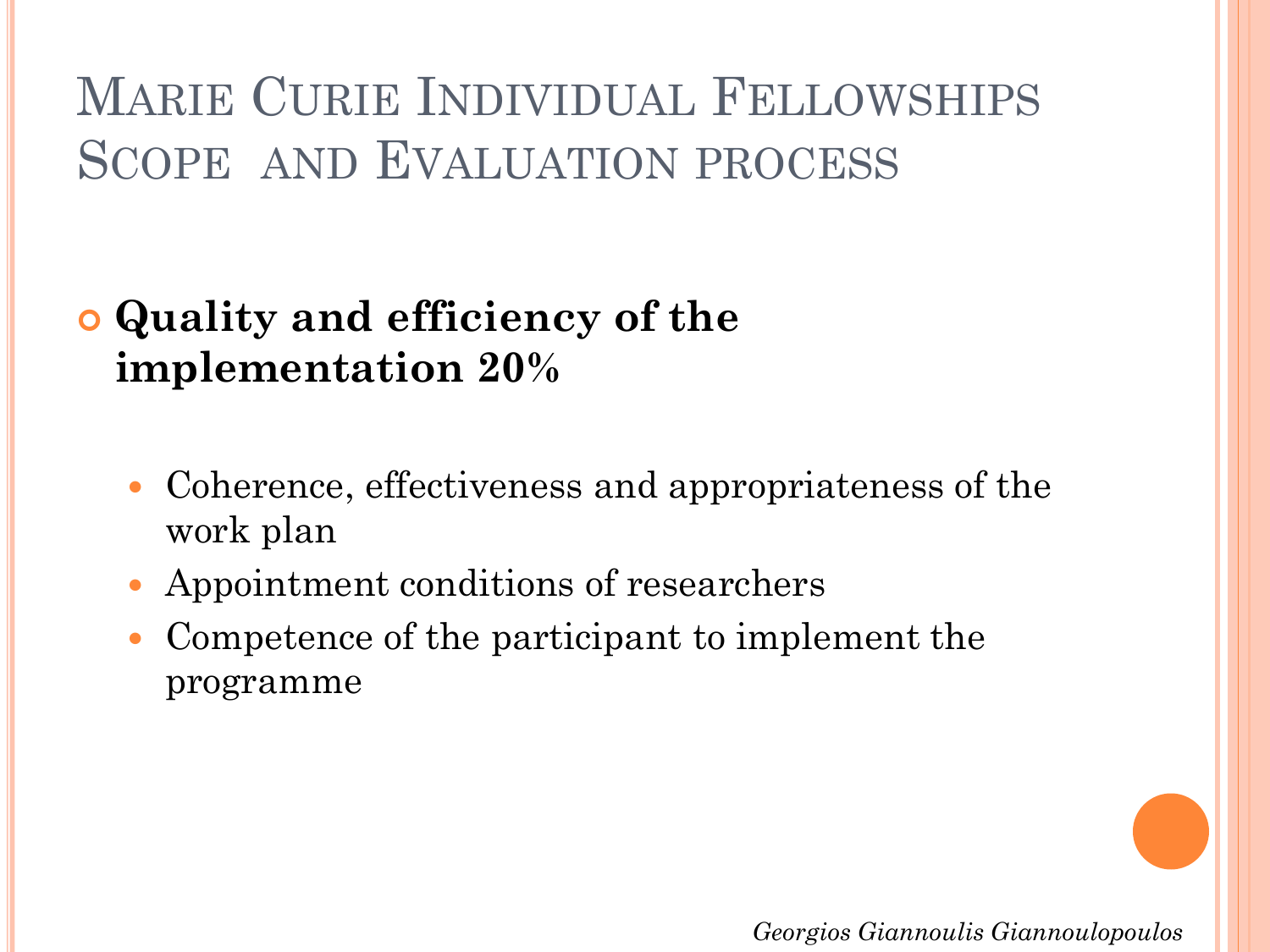#### **Overall threshold 70 / 100**

- Each criterion will be scored out of 5. Decimal points may be given.
- The scores indicate the following with respect to the criterion under examination:
- *0 – Proposal fails to address the criterion or cannot be assessed due to missing or incomplete information.*
- *1 – Poor. The criterion is inadequately addressed, or there are serious inherent weaknesses.*
- *2 – Fair. Proposal broadly addresses the criterion, but there are significant weaknesses.*
- *3 – Good. Proposal addresses the criterion well, but a number of shortcomings are present.*
- *4 – Very Good. Proposal addresses the criterion very well, but a small number of shortcomings are present.*
- *5 – Excellent. Proposal successfully addresses all relevant aspects of the criterion. Any shortcomings are minor.*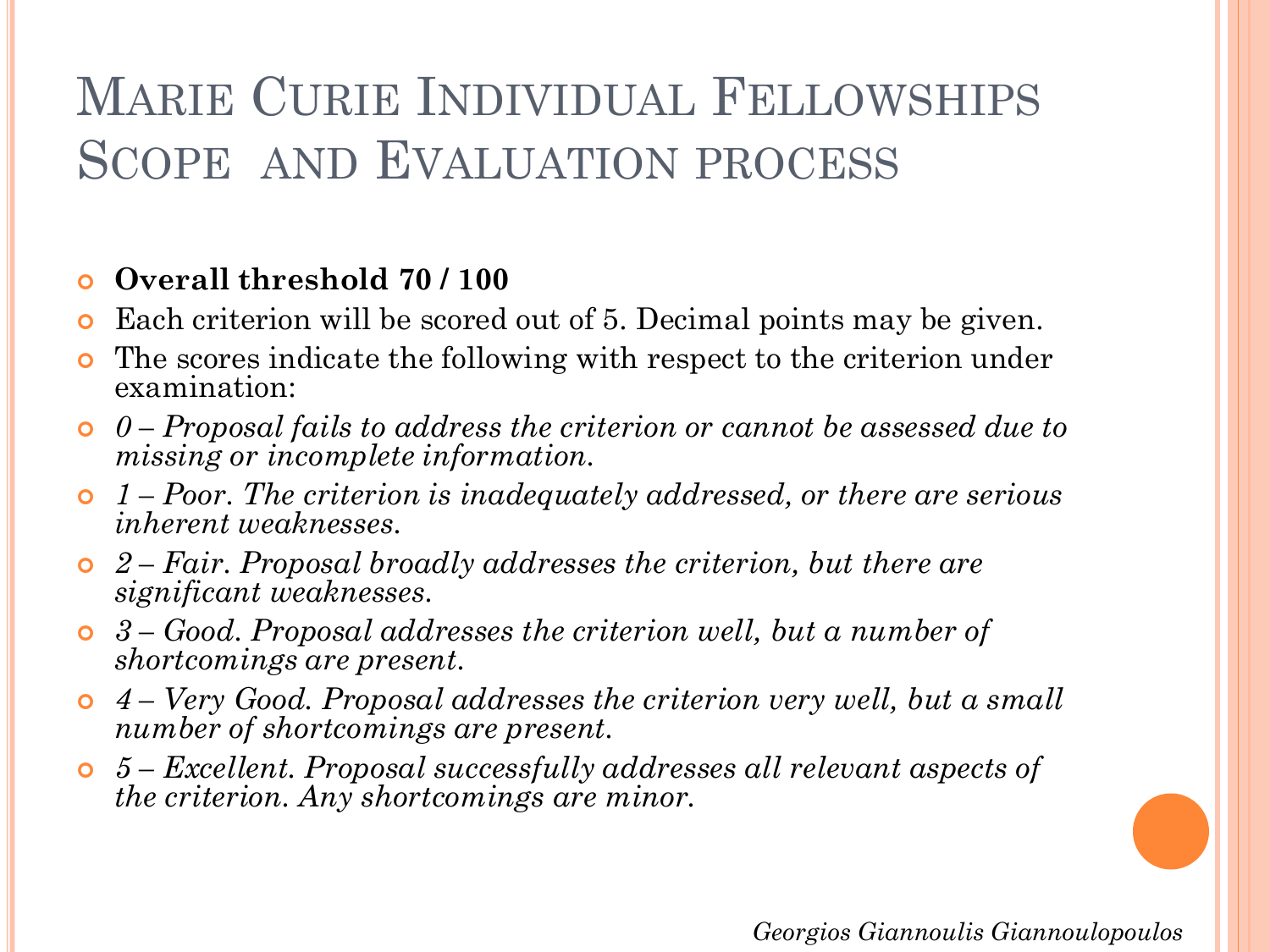**Successful proposals to my experience in ECOSOC have to reach the zone of 4,5 – 5 to all criteria (at the upper scale of 90 /100) , particularly in excellence, to have good chances to be funded.**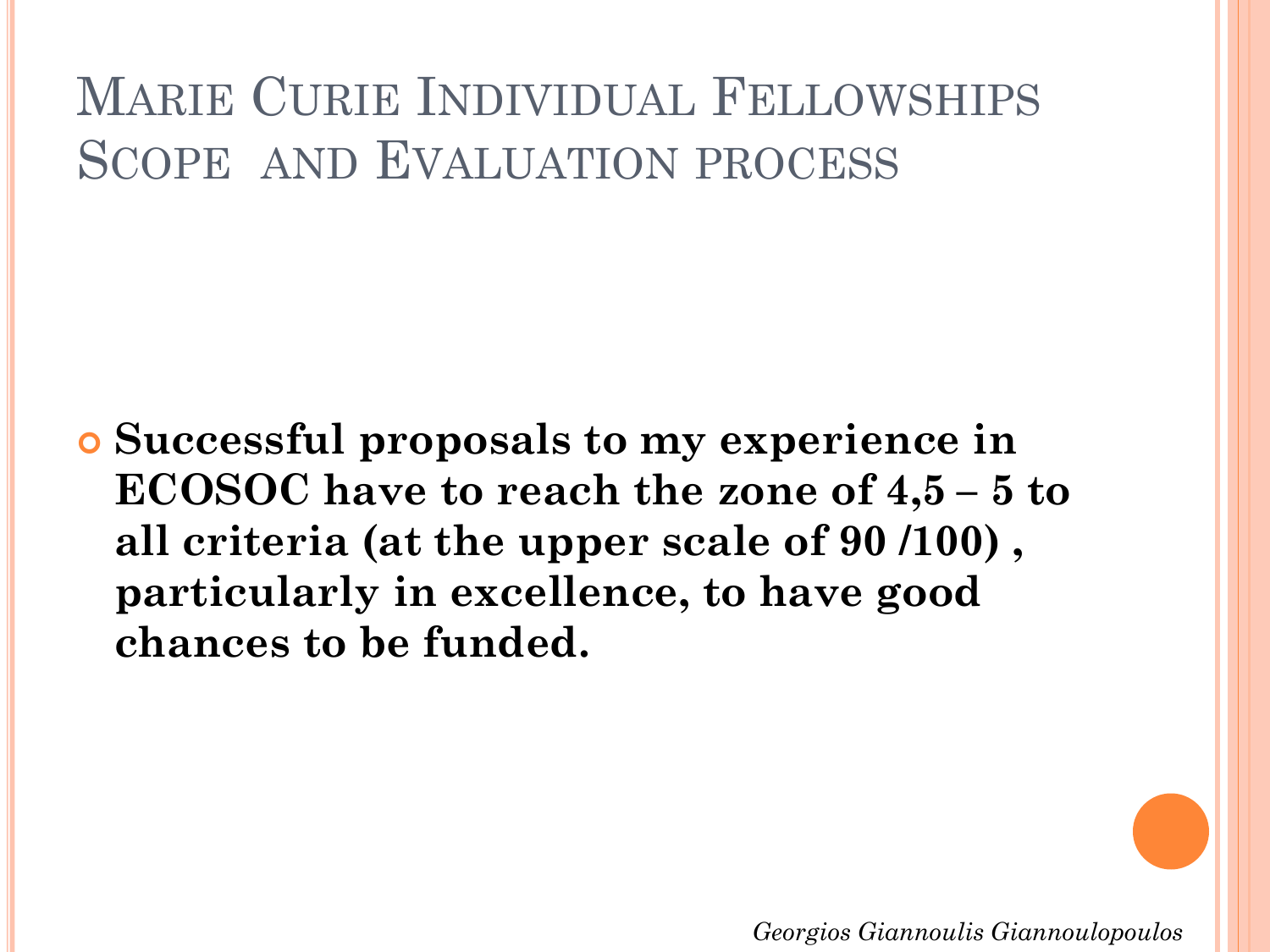### **[The Strengths / Weaknesses scheme of](Winning proposal mergedIER-Y.docx)  evaluation**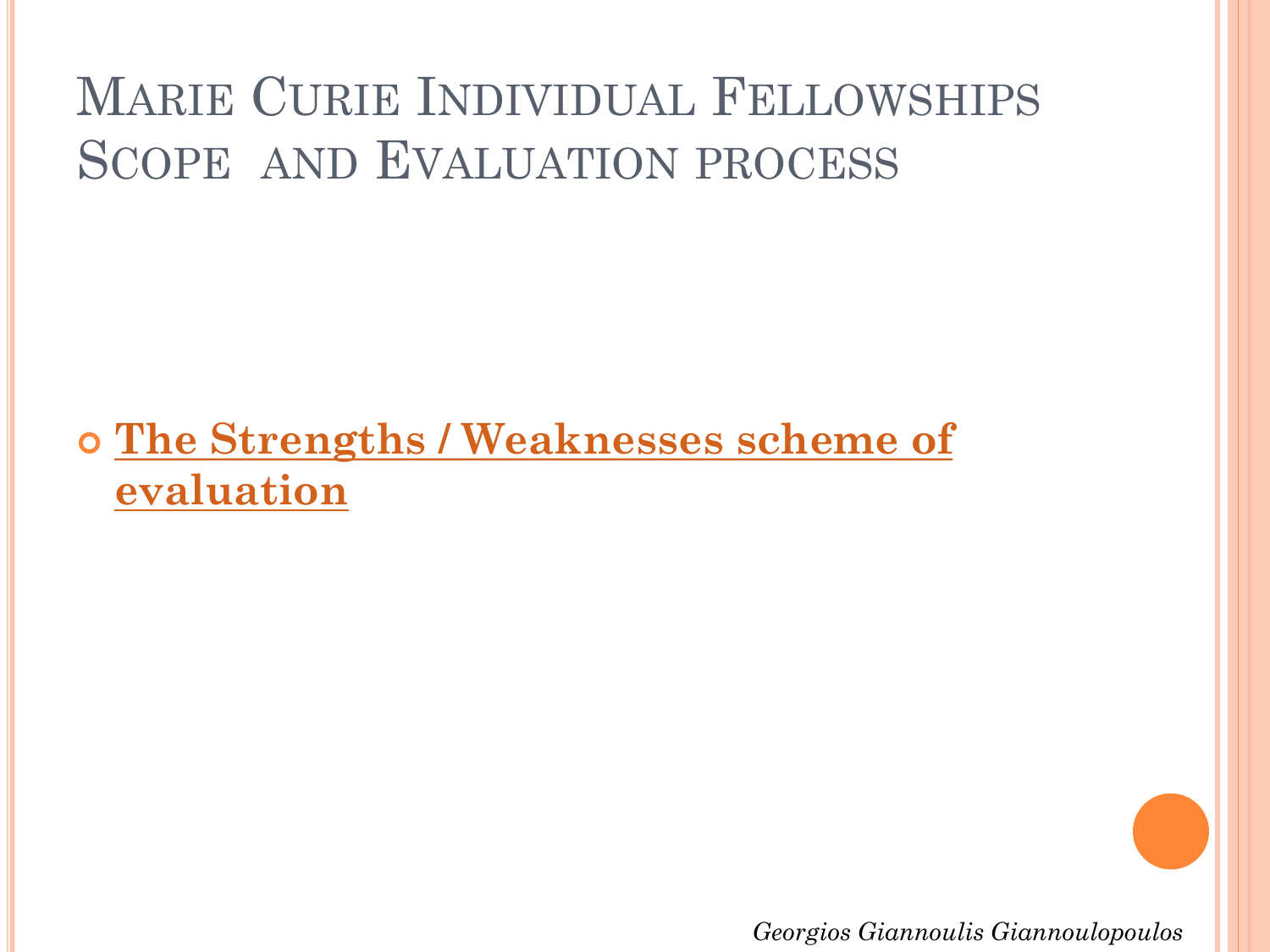### **Evaluators / on-line distant process**

- *Multidiscipline and multi-professional origin*
- *Different scientific sensitivities*
- *Overall view – impression – comparative approach*
- *Details importance*
- *Negotiations process (limitations, personals strong views, complementarity, compromise)*
- *Extreme cases and process to deal with*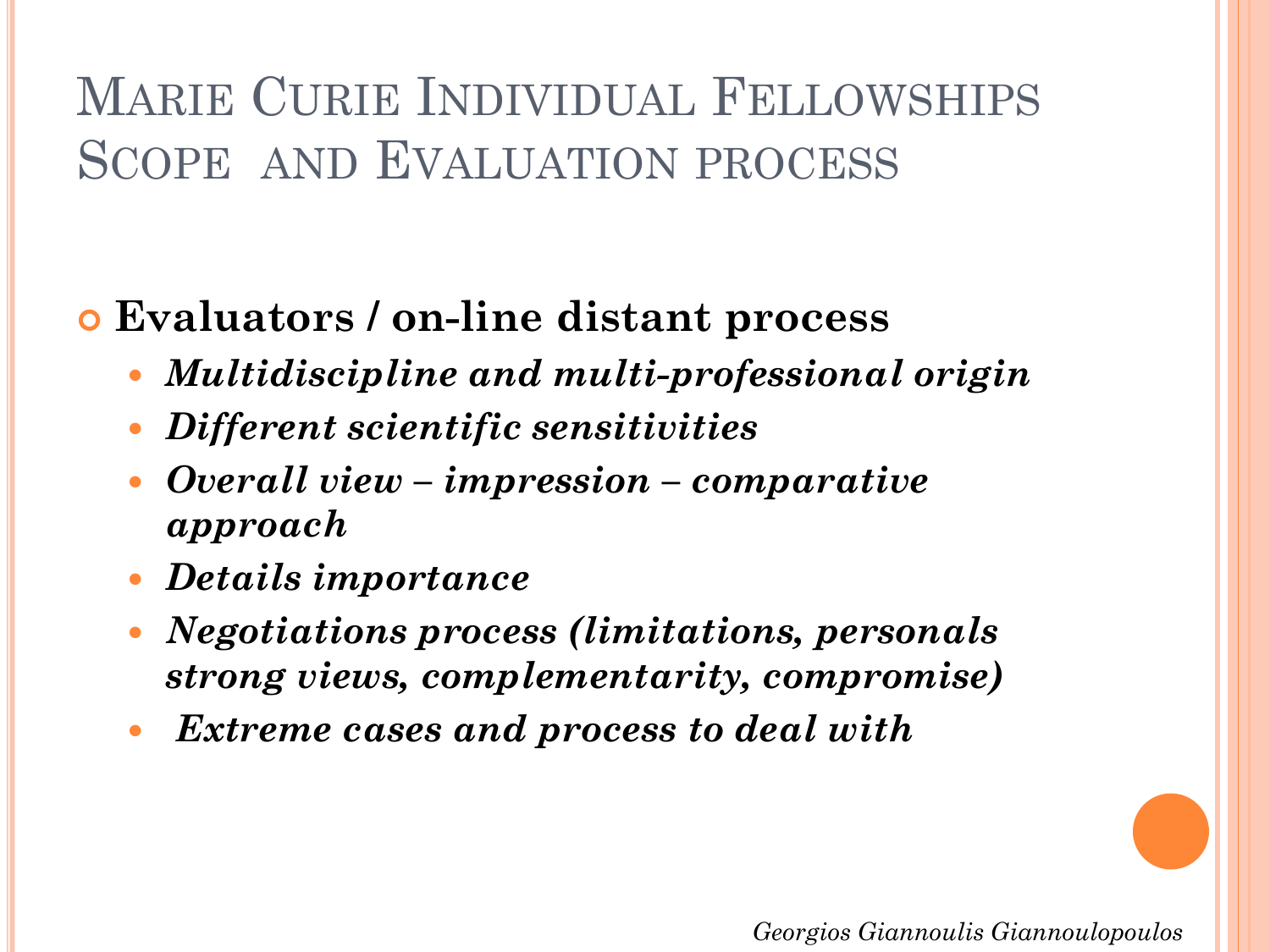Proposal in numbers

- **2018 :** 9830
- 2017: 9089
- 2016: 8946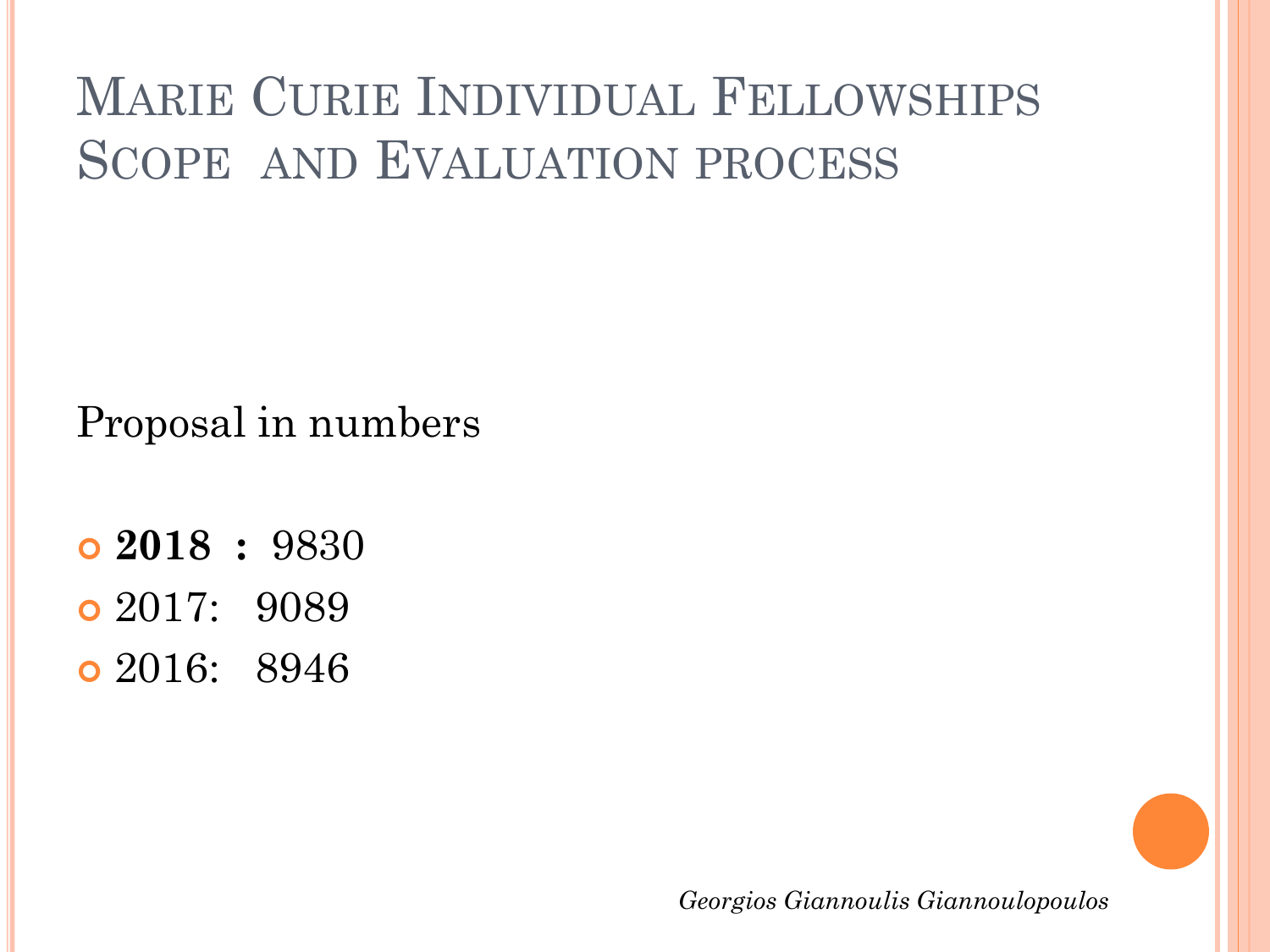Proposal in numbers 2018

- Standard European Fellowships (MSCA-IF-EF-ST): **7,145** proposals
	- Career Restart Panel (MSCA-IF-EF-
	- CAR): **352** proposals
	- Reintegration Panel (MSCA-IF-EF-
	- RI): **561** proposals
	- Society & Enterprise Panel (MSCA-IF-EF-
	- SE): **173** proposals
	- Global Fellowships (MSCA-IF-GF): **858** proposals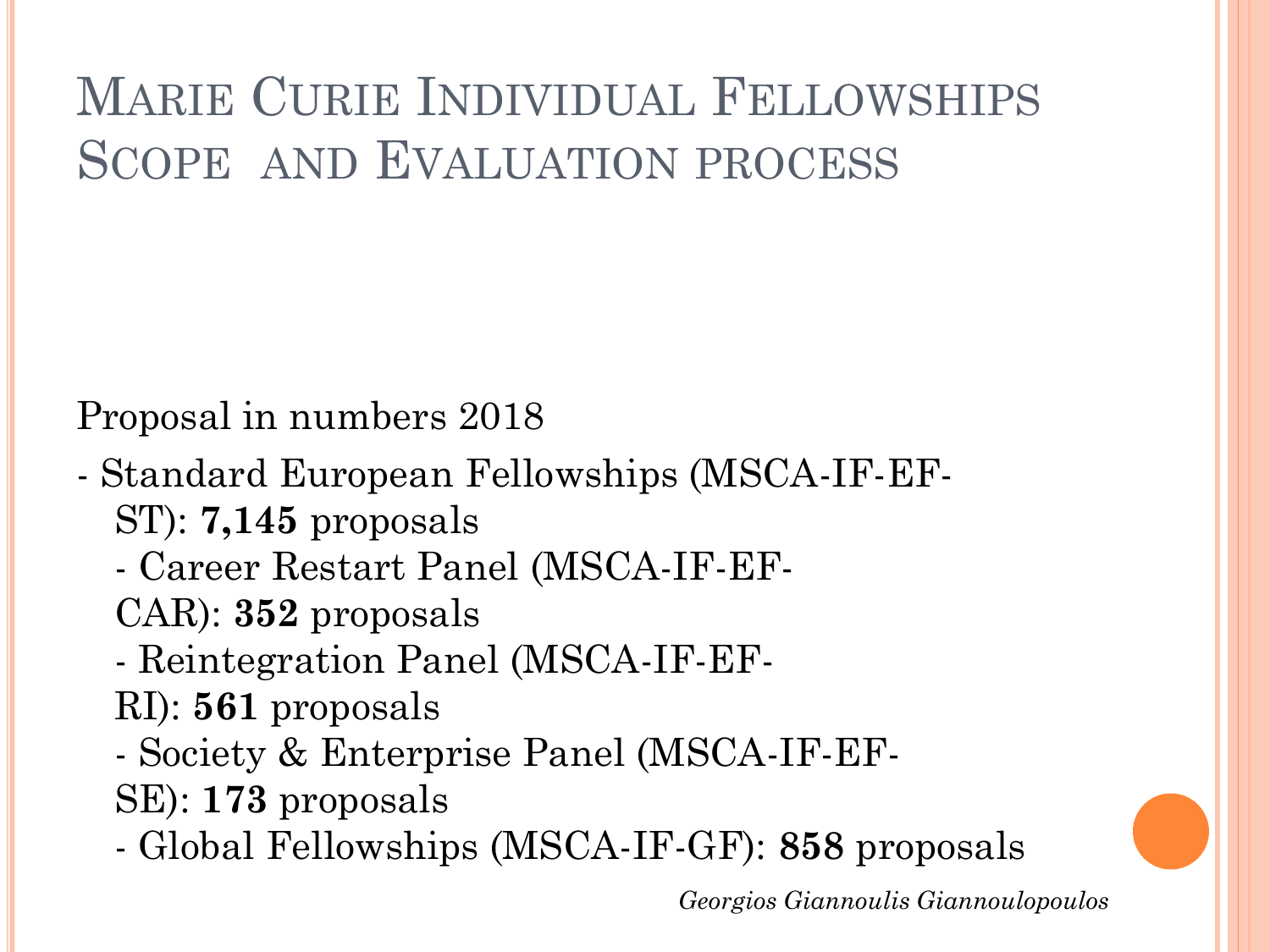The statistics (average estimate depends on the year 2015) and the approved

- **27 November 2014 12:13**A total of 7472 proposals were submitted in response to this call. The number of proposal for each topic is shown below:
	- European Fellowships (EF): 6,425 proposals (86% of the total)

- Global Fellowships (GF): 1,047 proposals (14% of the total).

 A number of 1256 grant agreements have been successfully signed so far.

No more than 16,8% will find their way to funding It seems low but.....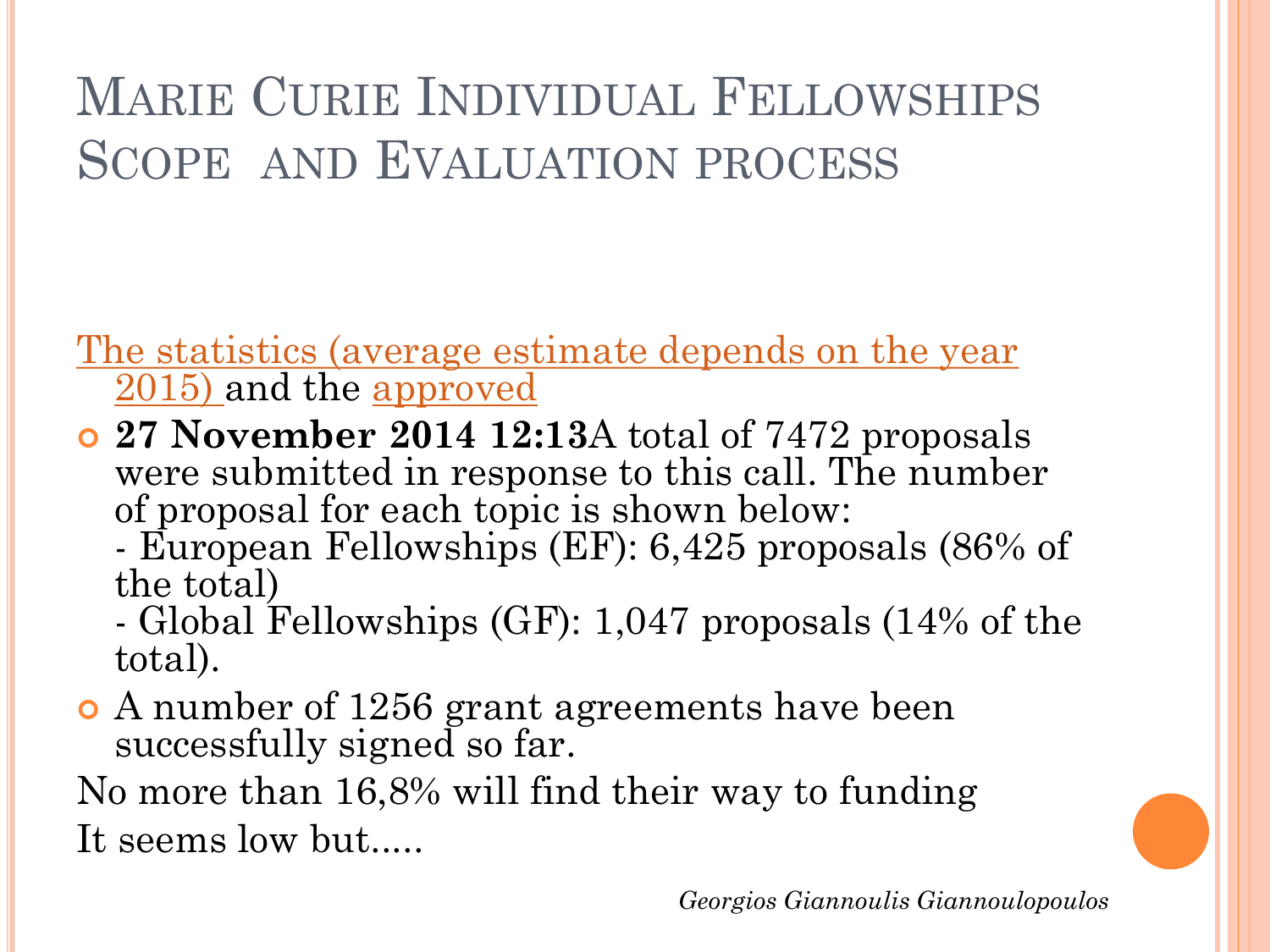### **[The Panels 2017](public/1757609-flash_call_info_msca_if_2016_en.pdf) – choose the right panel**

- **Standard European Fellowships (each area has a separate ranking list) The core of the call**.
- 7,139 proposals (2015)
- Career Restart Panel (EF-CAR) 248 proposals 2015
- Reintegration Panel (EF-RI) 509 proposals 2015 205,000,000
- **Society & Enterprise Panel** (EF-SE) (10M budgetmeans around 25 fellowships) 134 proposals 2015
- **Global Fellowships (GF) (for non-associated countries) 12 months return phase** 33,700,000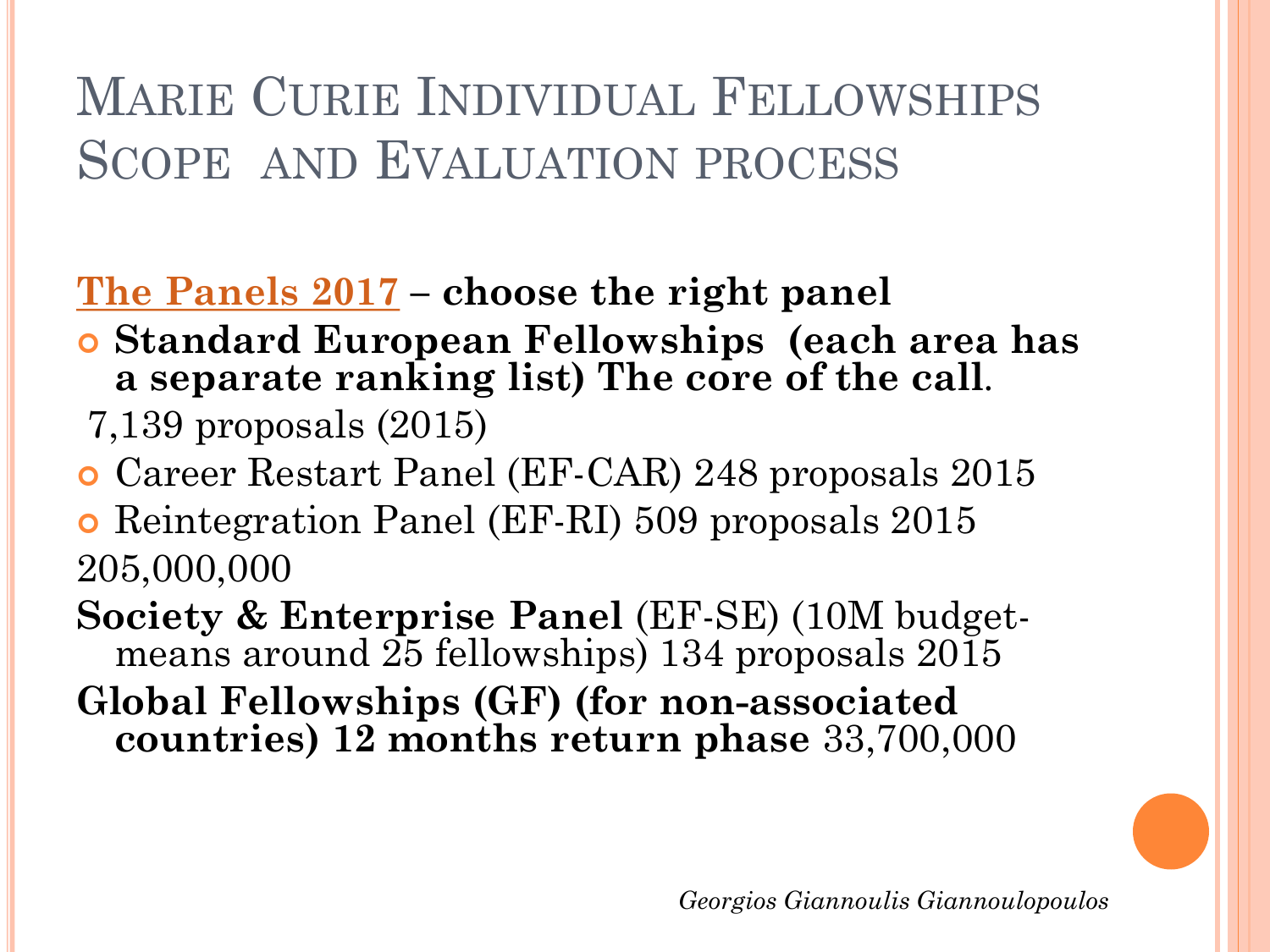Don't desperate!

The real statistics are rather different.

- A small number of proposals is rejected for administrative reasons.
- o Another part, not insignificant, is bellow or around the threshold, or out of competition. In my experience this part is around the 30% of each call (however it can vary considerably depending on the topic and call).
- o The vast majority of the proposals are acceptable, good, above the threshold, but not within the fundable zone. Another 30% approx.
- o The remaining 30-35%, are your real competitors.

Don't forget that we are talking about excellence and you compete with the excellent. If you feel so, you have about 1 out of 2,5 chances to succeed.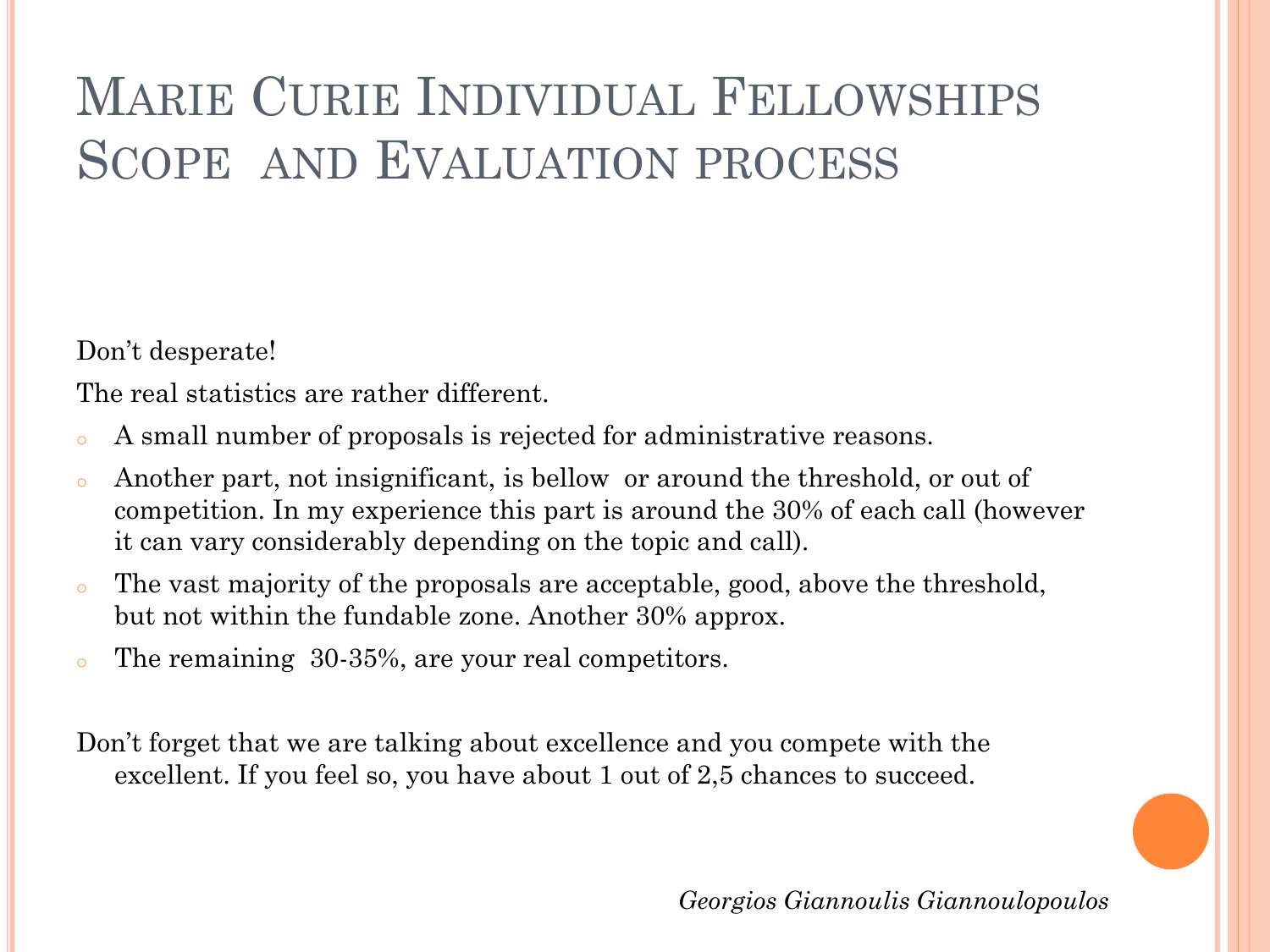Some advises

- o If you submit a "trash" proposal, with no effort, you don't loose almost anything. You give more and easy work for the evaluators. The one who looses is the university and the supervisor's reputation given that following the rules: *The submission of the proposal falls under the full responsibility of the applicant organisation represented by the main supervisor (and any other action that follows this procedure such as withdrawal or request for evaluation review). .... it is emphasised that the submission by the researcher must be made with the agreement of the main supervisor.*
- o If you believe that your proposal is around average scoring, you will probably invest some time and you will not get it. Hopefully it can serve as an exercise for a next call.
- o If you really have a good idea, a great research topic, and you re ready to put the necessary effort go-on, take your chances! At the end, in the worse case, you will have advanced your existing research and you will have the opportunity of valuable feedback, resubmit and improve.

Again a "but"….. :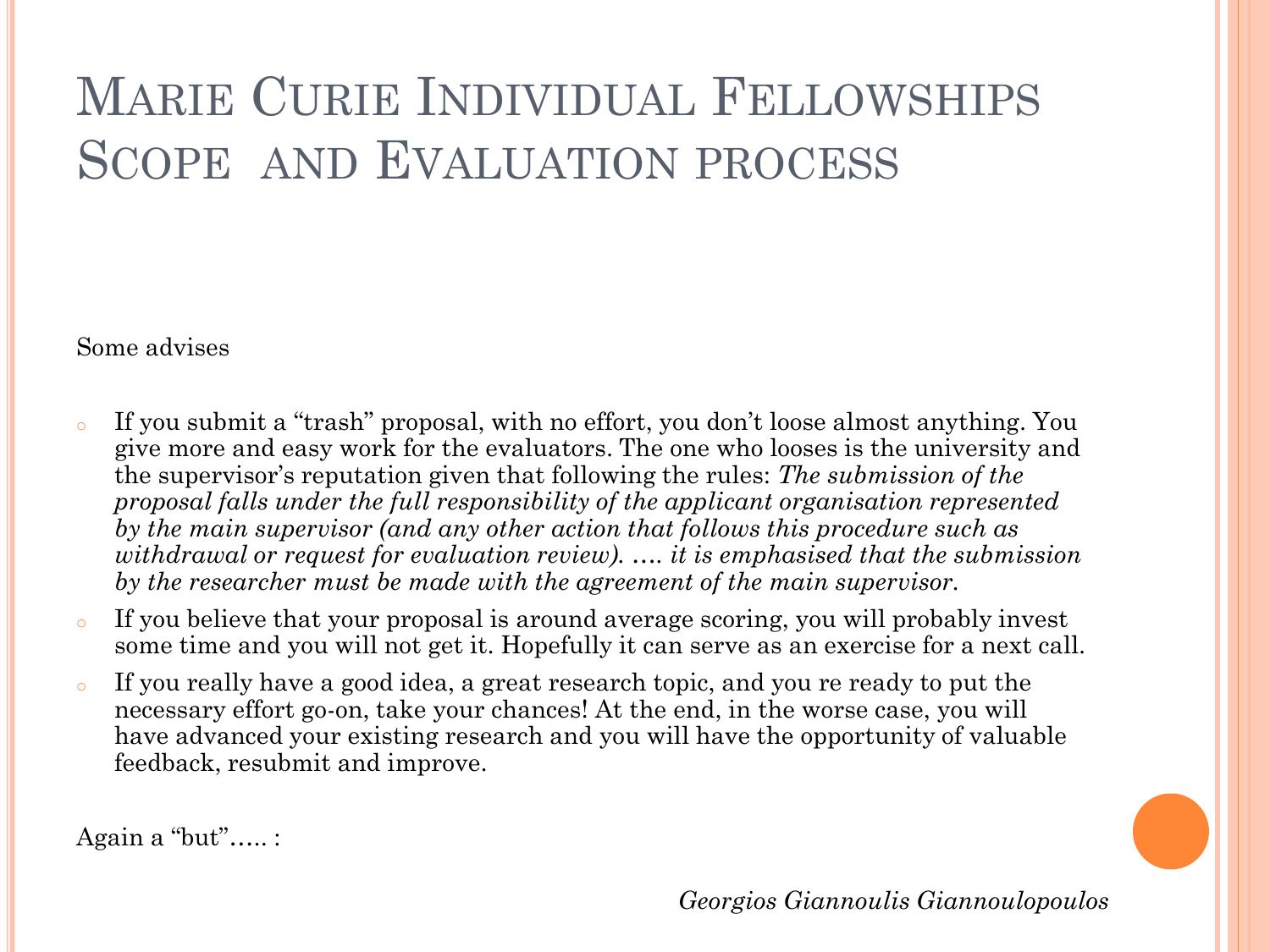Don't forget that

Success does not depend only on the excellence of the research proposed although it is a condition sine qua non.

- o This is a training action. You must prove what and how you're going to learn, and, persuasively how you will benefit from that (you and the host).
- o Not only you need an adequate supervisor/s and a corresponding institution but you have to prove it.
- o You must prove that you know, how to implement, you have a consistent implementation plan, you are aware of the risks, it and demonstrate it clearly.
- o You need to address all the topics, however boring they seem to you (impact, European added value, wide public, scientific community dissemination e.t.c.) . Don't forget that this is taxpayers money, and the Commission want the taxpayers to know what they pay for (dissemination *communication*). Additionally this is not paid by the member states, bat from European funds. You must explain why your proposal is of European interest.
- Don't tire the evaluators. Make it easy for them to understand, to localize the necessary information in the corresponding sections, (refer to it when it is presented already elsewhere to avoid repetition and save pages). Structure clearly your text
- Maximize in all criteria the STRENGHTS . No significant WEAKNESSES are allowed for winners usually. Only few weaknesses of minor importance (unavoidable) will not reduce considerably your chances,.